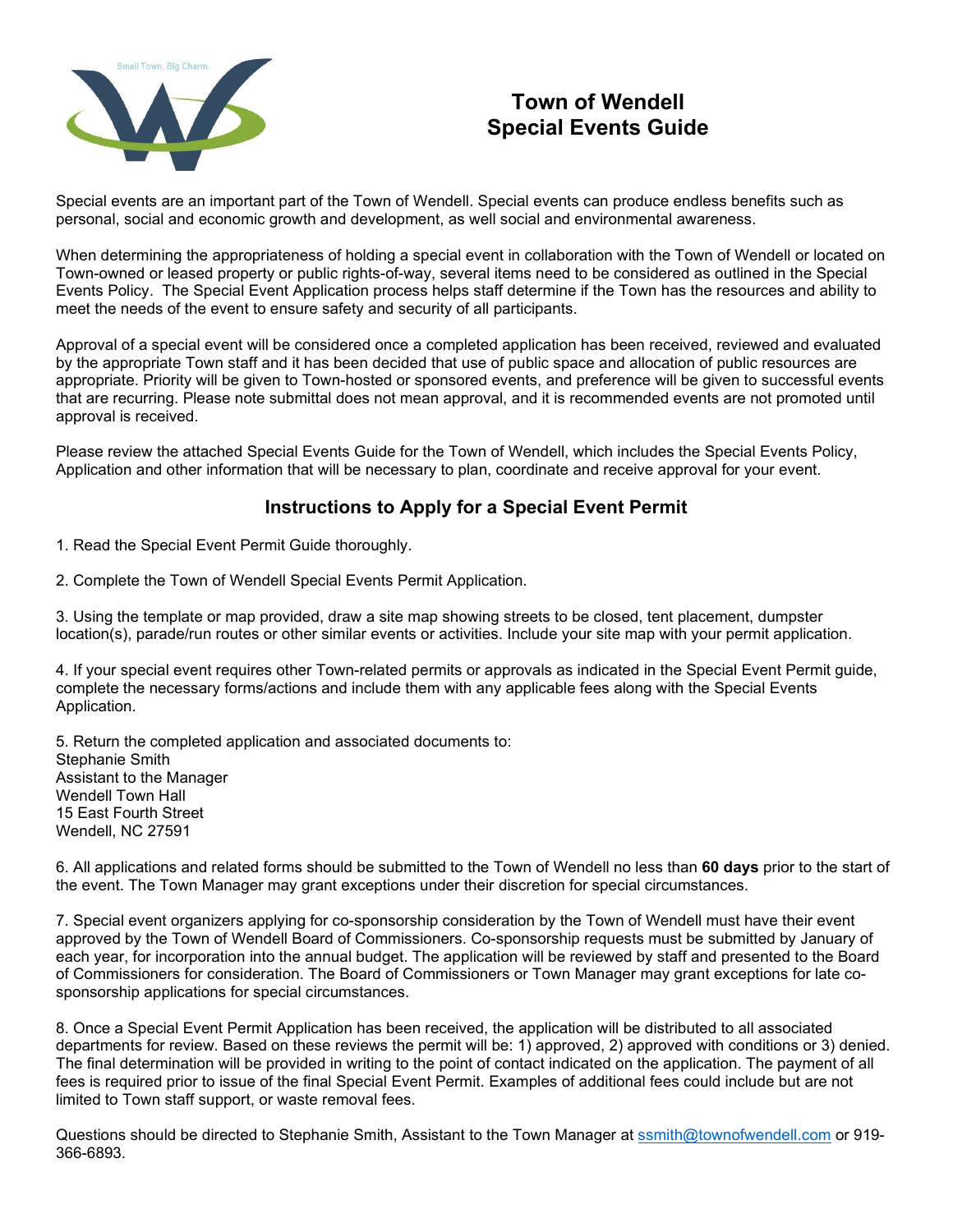| <b>Small Town. Big Charm.</b>               |                                            | <b>POLICY</b>                                                                                                                        |  |
|---------------------------------------------|--------------------------------------------|--------------------------------------------------------------------------------------------------------------------------------------|--|
|                                             | <b>Administration</b><br><b>Department</b> | Effective: January 27, 2020                                                                                                          |  |
|                                             |                                            | <b>Supersedes: New</b>                                                                                                               |  |
| <b>Special Events Policy</b><br>Version 1.1 |                                            | <b>Prepared By:</b><br>Stephanie Smith, Assistant to the<br><b>Town Manager</b><br><b>Approved By:</b><br>Marc Collins, Town Manager |  |

## **I. Purpose**

For purposes of this Policy, "Special Event" is defined as an event or festival or other Recreational, Cultural, Entertainment, Community or similar activity held for the general public. Special events may or may not be sponsored or co-sponsored by the Town of Wendell. Events such as Carnival/Circuses, Religious Meetings, Christmas Tree Sales Lot/Firework Sales/Other Holiday and Special Sale Lots, Contractor's Office/Equipment Shed, Mobile Storage Units, Seasonal Buildings, Yard Sale or other gatherings held on private property require a Temporary Use Permit (issued by the Planning Department) and are not covered under the Special Event Permit requirements.

All special events are required to submit an application for their event each year. Previously held or annual special events and special events which have received Town co-sponsorship must reapply each year that the event is held and request co-sponsorship from the Town if desired as there is not an automatic renewal. Space is reserved when the permit application has been approved and all applicable fees are received.

## **II. Types of Special Events**

*Large Event –* 150 or more people, held on Town property or Public Rights-of-Way

*Large Event with Major Street Closure –* 150 or more people, held on Town property or Public Rights-of-Way with a onetime street closure of a main road, or an ongoing street closure of any road (requires Board of Commissioner Approval) *Large Event with Minor Street Closure* – 150 or more people, held on Town property or Public Rights-of-Way with a onetime street closure of a secondary road.

*Small Event* – Less than 150 people, held on Town property or Public Rights-of-Way

### **III. Standard Procedures**

- A. *Conditions of Approval***.** Special Events shall not violate or deviate from any applicable laws, rules, regulations, Town Ordinances, conditions of approval for the site or conditions noted in the Special Event Permit approval.
- B. *Obtain all other applicable permits and approvals***.** The Event Organizer is responsible for obtaining all Town and other organizations required permits and approvals prior to the event. This may include but is not limited to tent permits, ABC permits, authorization for road closures, use of public property and/or rights-of-way. *(See Other Permits & Contact Information)*
- C. *Signs.* All special event signage must meet the requirements of Town of Wendell Sign Ordinances administered by the Planning Department. *(See Other Permits & Contact Information)*
- D. *Road Closures.* Closures of major public roads must be approved by the Town of Wendell Board of Commissioners. Permission may be granted by the Town Manager placing an item on the agenda for an upcoming board meeting for board action. Event Organizer must also provide documentation to include list of homeowners and/or businesses contacted that will be affected by closing of the identified streets including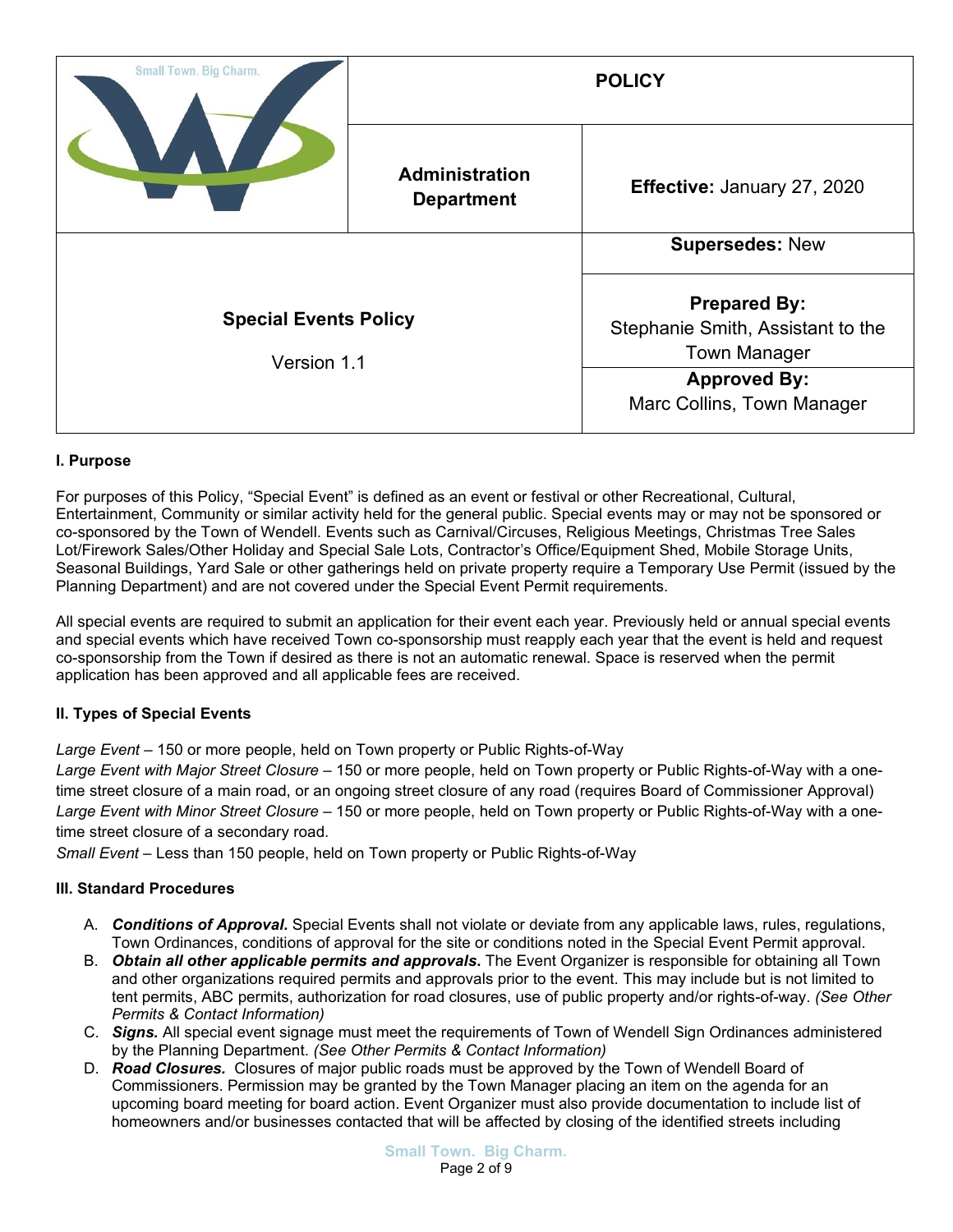documented permission. Please note minor road closures do not require Board approval, but must be approved by the Town Manager *(See Other Permits & Contact Information)*

**\***Sidewalks, Greenways and Multi-Use paths are to be used for public refuge and pedestrian traffic only and must remain clear and unobstructed in case of emergency (unless the closure permit specifically states that the sidewalk, greenway or multi-use path is to be closed.)

- E. *Parade Permit.* For parades, the Event Organizer must submit a Parade Permit as part of the application packet, including specific details of what route is proposed for the parade. *(See Other Permits & Contact Information)*
- F. *Food Sales***.** The Event Organizer is responsible for arranging for all food permits and approvals from the Wake County Health Department. *(See Other Permits & Contact Information)*
- G. *Alcohol***.** Alcohol is prohibited on outdoor Town property without special permission from the Town of Wendell Board of Commissioners. Permission may be granted by the Town Manager placing an item on the agenda for an upcoming Board Meeting for Board action. Police attendance, additional insurance and all associated fees are required for any event serving alcohol. *(See Other Permits & Contact Information)*
- H. *Vending***.** The Event Organizer is responsible for procuring vendors for the event. This includes but is not limited to: Amusement Ride and/or Inflatable Rides Vendors and Merchandizing Vendors. Event Organizer is responsible for securing any required inspections and permits.
- I. **Electricity.** Please indicate request to access electricity on the Special Event Permit Application. Staff will follow up to determine need. Additional electrical work by the Town may be subject to additional fees or charges.
- J. *Sanitation and Recycling***.** The Event Organizer is responsible for making arrangements for litter and debris cleanup of the special event site both during and after the event. Please note downtown dumpsters do not currently have capacity to handle event-generated trash. Please indicate how trash disposal will be handled on the application.
- K. *Toilets.* The Event Organizer is responsible to provide adequate on-site toilets to facilitate the specific needs of their event and must meet stormwater compliance and recycling requirements. If event will be using port-o-johns, Event Coordinator must provide the following information on Special Event Permit Application: number of regular/handicap units, location of each unit, location of units.
- L. *Water.* Please indicate request access to water on the Special Event Permit Application. Any scheduled services may require a fee.
- M. *Noise.* Permission to include music or amplified sound, including megaphones, as part of a special event may be given, with the submission of a Sound Permit. Event Organizers should be sensitive to local businesses and residences when preparing sound equipment for special events. Noise can be no louder than 95 DB's until 11 pm, and no louder than 90 DB's from 11 pm – 12 am. *(See Other Permits & Contact Information)*
- N. *Tents, Stages, Accessories, etc***.** The Town of Wendell defines and classifies any structure, enclosure, or shelter constructed of canvas or pliable material supported in any manner as a tent. If the event will be using any tents larger than 10 feet x 10 feet, an additional permit may be required by Wake County. Tables, chairs and other linens may be rented by the Event Coordinator from a private company. **Stakes may only be used in locations approved by Public Works.** *(See Other Permits & Contact Information)*
- O. *Personnel.* Special Events typically require significant staff time, requires manpower to either be pulled away from Town of Wendell's daily job tasks or for additional staff to be scheduled to cover workloads. Staff time directly related to special events may be charged to the Event Organizer. Staff will review the Special Event Permit Application and determine additional staffing needs, subject to fees. Additional security (Police Officer) may also be requested on the application.
- P. *Insurance.* Event Organizer is required to provide evidence of insurance prior to issuance of special event permit. The certificate of insurance must name the Town of Wendell as an additional insured for a minimum of one million in general liability insurance. Events that include alcohol will require an additional one million in liquor liability insurance and the policy will indemnify and hold harmless the Town of Wendell, its employees, and the Board of Commissioners.
- Q. *Outreach.* Event Organizer is required to notify all adjacent property owners who may be impacted by the event. For any event promotion, the Town logo may only be used if a co-sponsorship agreement has been approved.

## **IV. Evaluation Criteria**

The Town of Wendell utilizes the following criteria when evaluating and scheduling Special Events:

- 1. The nature of the event and how it can serve the Town of Wendell and its residents.
- 2. The dates and times during which the proposed event will occur including setup and breakdown time.
- 3. The location(s) of the Special Event and whether the location(s) inhibit the safe flow of traffic.
- 4. Whether the activities are in compliance with other applicable laws and Town ordinances.
- 5. The impact and /or cost of the event on Town support services.
- 6. Recurring events.
- 7. The frequency of the event or similar event(s).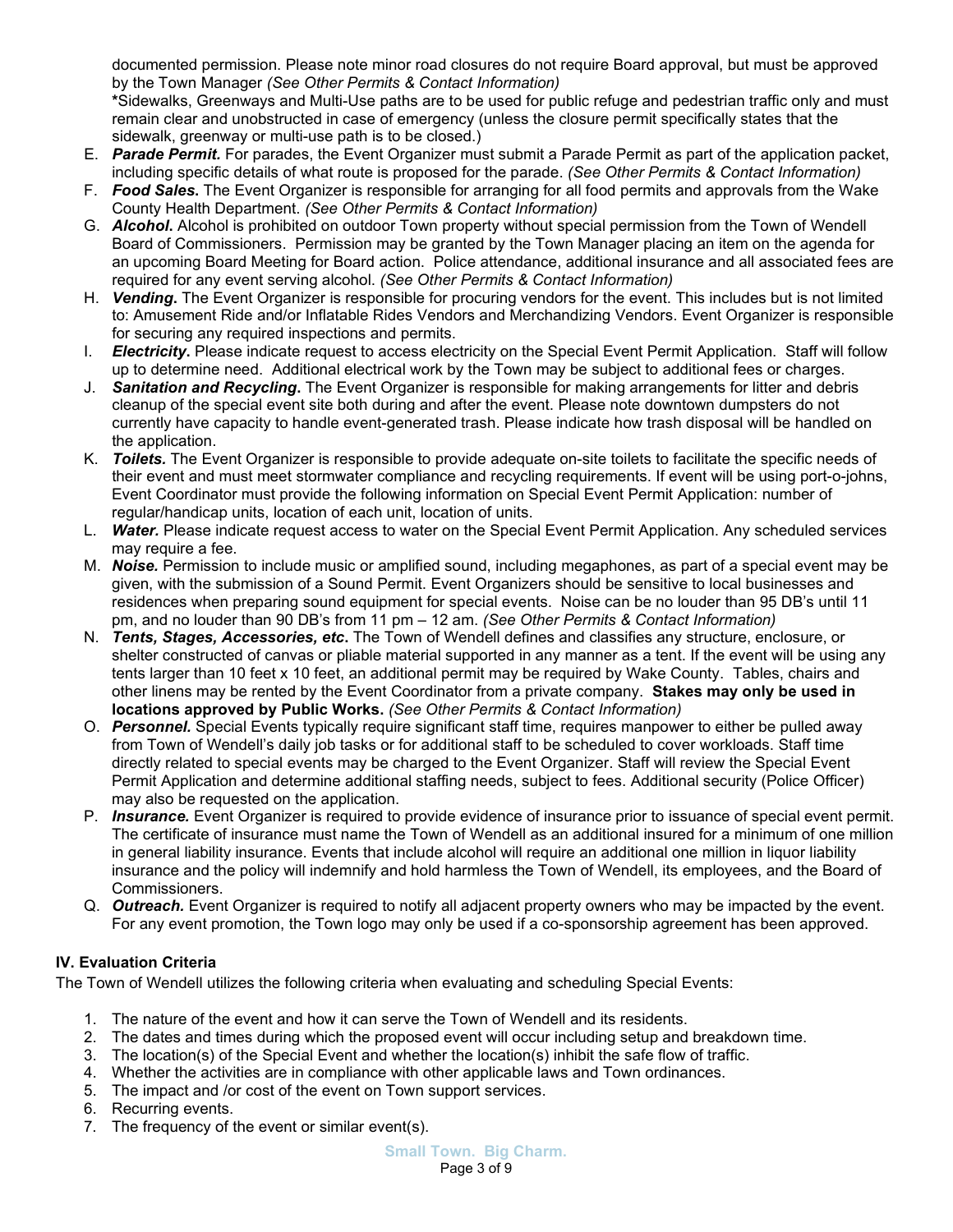

# **Town of Wendell Special Event Permit Application**

# **Applicant Information**

|                          | Street/Route | City | State | Zip |
|--------------------------|--------------|------|-------|-----|
|                          |              |      |       |     |
|                          |              |      |       |     |
|                          |              |      |       |     |
| <b>Event Information</b> |              |      |       |     |
|                          |              |      |       |     |
|                          |              |      |       |     |

| Event Location(s):  |  |
|---------------------|--|
| Event Date:         |  |
| Set-up Time Begins: |  |
| Time Event Begins:  |  |
| Time Event Ends:    |  |
| Clean-up Time Ends: |  |

\_\_\_\_\_\_\_\_\_\_\_\_\_\_\_\_\_\_\_\_\_\_\_\_\_\_\_\_\_\_\_\_\_\_\_\_\_\_\_\_\_\_\_\_\_\_\_\_\_\_\_\_\_\_\_\_\_\_\_\_\_\_\_\_\_\_\_\_\_\_\_\_\_\_\_\_\_\_\_\_\_\_\_\_\_\_\_\_

| Attendance:                                            | Check which box applies |  |
|--------------------------------------------------------|-------------------------|--|
| Large Event - 150 or more people                       |                         |  |
| Large Event - 150 or more people and street closure(s) |                         |  |
| Name street(s) to be closed:                           |                         |  |
| Small Event - less than 150 people                     |                         |  |

| Site Plan for events | Please use the attached template (or separate drawing) to include a detailed site plan must                                                                                                        |
|----------------------|----------------------------------------------------------------------------------------------------------------------------------------------------------------------------------------------------|
| with 150 or more     | be attached to the application that includes all event features including vendor placement,                                                                                                        |
| people:              | trash cans/dumpsters, portable restrooms, security fencing, canopies, and tents. Include<br>dimensions of all tents and canopies. Also include a plan to address parking to support this<br>event. |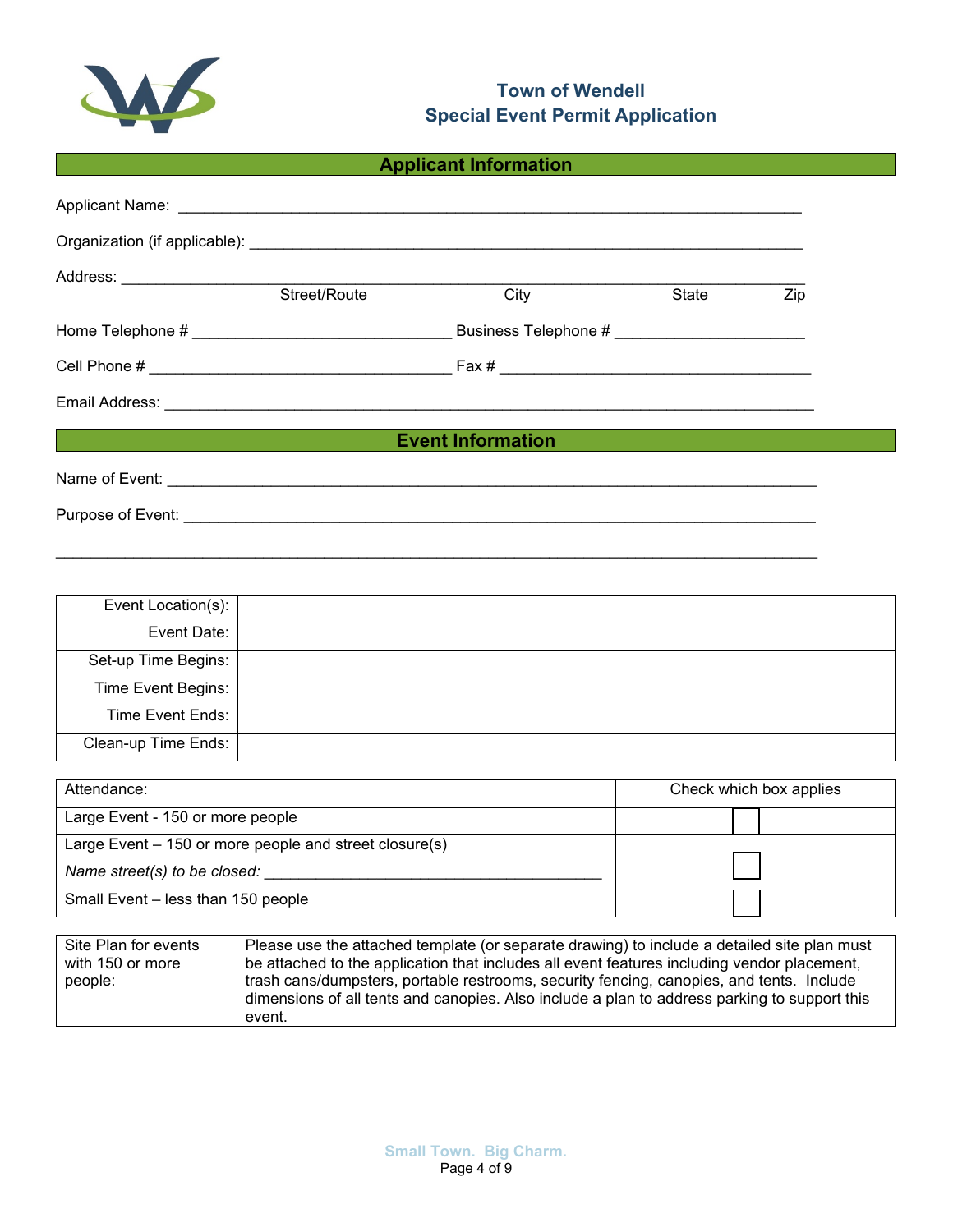#### Check all that apply for the purpose of Event. Please review the Special Event Policy for additional information on applicable fees, staffing and/or permits:

|                                                                                                               | Yes | No |
|---------------------------------------------------------------------------------------------------------------|-----|----|
| Will signs be used to advertise the event?                                                                    |     |    |
| If yes, please submit Sign Permit Form                                                                        |     |    |
| Will streets need to be closed during this event?                                                             |     |    |
| If yes, please submit Street Closure Form                                                                     |     |    |
| Will this event include a parade?                                                                             |     |    |
| If yes, please submit Parade Permit                                                                           |     |    |
| Will alcohol be served at this event?                                                                         |     |    |
| If yes, contact ABC Commission North Carolina. Law Enforcement                                                |     |    |
| presence will also be required.                                                                               |     |    |
| Will vendors be part of your event?                                                                           |     |    |
| W If yes, please indicate the maximum number of expected vendors in each of the following types:              |     |    |
| Food:<br>$\circ$                                                                                              |     |    |
| Merchandise:<br>$\circ$                                                                                       |     |    |
| Amusement rides:<br>$\Omega$                                                                                  |     |    |
| W Food Vendors: Contact the Wake County Environmental Services, Temporary Food Establishment at 336           |     |    |
| Fayetteville Street in Raleigh or call 919-856-7419 to secure a Temporary Food Event Coordinators Application |     |    |
| and to schedule an inspection if needed.                                                                      |     |    |
| <b>W</b> Amusement Ride and/or Inflatable Rides Vendors: Contact the Department of Labor and Amusement        |     |    |
| Device Bureau at 11 Hillsborough Street in Raleigh or call 919-807-2770 to ensure compliance and schedule     |     |    |
| an inspection if needed.                                                                                      | Yes | No |
| Will you need access to electricity for this event?                                                           |     |    |
| Will your event need additional trash dumpsters, recycle                                                      |     |    |
| containers or assistance with disposal of grease or similar waste?                                            |     |    |
| If yes, please indicate below how you plan to dispose of trash, grease or similar waste, and include trash    |     |    |
| receptacles/dumpster locations on the site plan.                                                              |     |    |
|                                                                                                               |     |    |
| Will your event need additional restroom facilities?                                                          |     |    |
| If yes, please provide the following information:                                                             |     |    |
| Indicate the location on the site plan of each unit.<br>$\circ$                                               |     |    |
| Indicate the number of regular units planned for the event:<br>$\circ$                                        |     |    |
| Indicate the number of handicap units planned:                                                                |     |    |
| Will you need access to water for this event?                                                                 |     |    |
| Will amplified microphones, music or musical instruments be used                                              |     |    |
| at this event?                                                                                                |     |    |
| If yes, please submit Sound Device Permit                                                                     |     |    |
| Will you be using tents larger than 10x10 for this event?                                                     |     |    |
| If yes, please contact the Fire Marshal                                                                       |     |    |
| Are you requesting additional Police (security) for this event?                                               |     |    |

# **Applicant Responsibilities**

- JAG Special Event Permit, as well as any applicable Town-related permit applications must be submitted at least 60 days prior to event date.
- W If available, space is tentatively held when an application and all fees are received. Space is officially reserved when application is approved, and all required payments are received.
- W Requests must be in writing for each occasion and are not automatically renewed.
- JAG Provide certificate of insurance at least 30 days prior to event.
- JAG If request requires review and approval by the Wendell Town Board of Commissioners, staff will provide recommendations and the Board of Commissioners will review the request and make decision at a regularly scheduled Board Meeting.
- JAG Review the Special Event Fees in the Legislative & Administrative Fee Schedule, located at <https://www.townofwendell.com/departments/finance/budget> or upon request at Town Hall.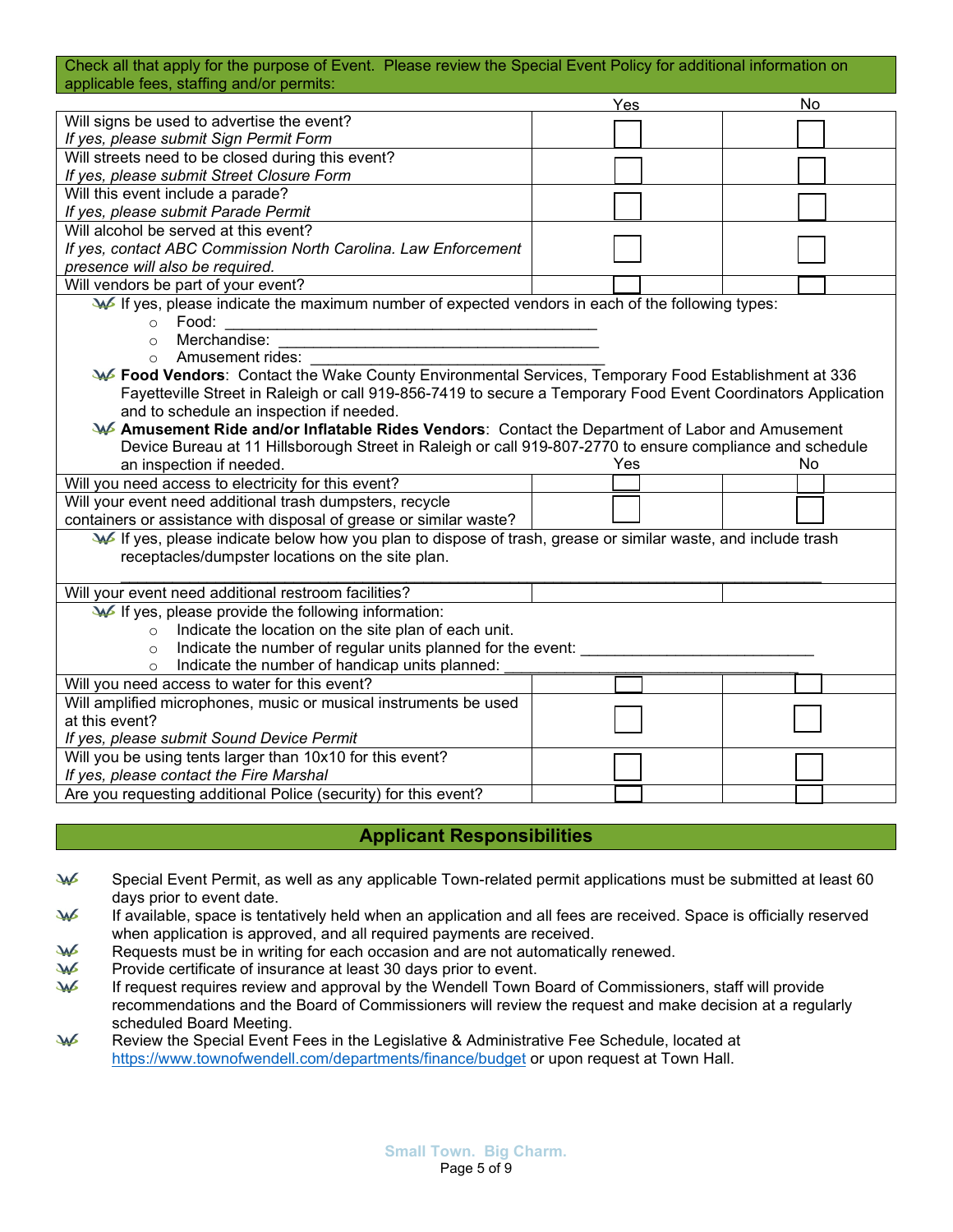# **Special Event Site Map**

Please show all elements of event, including streets to be closed, tent placement, parade/run routes or other similar events or activities.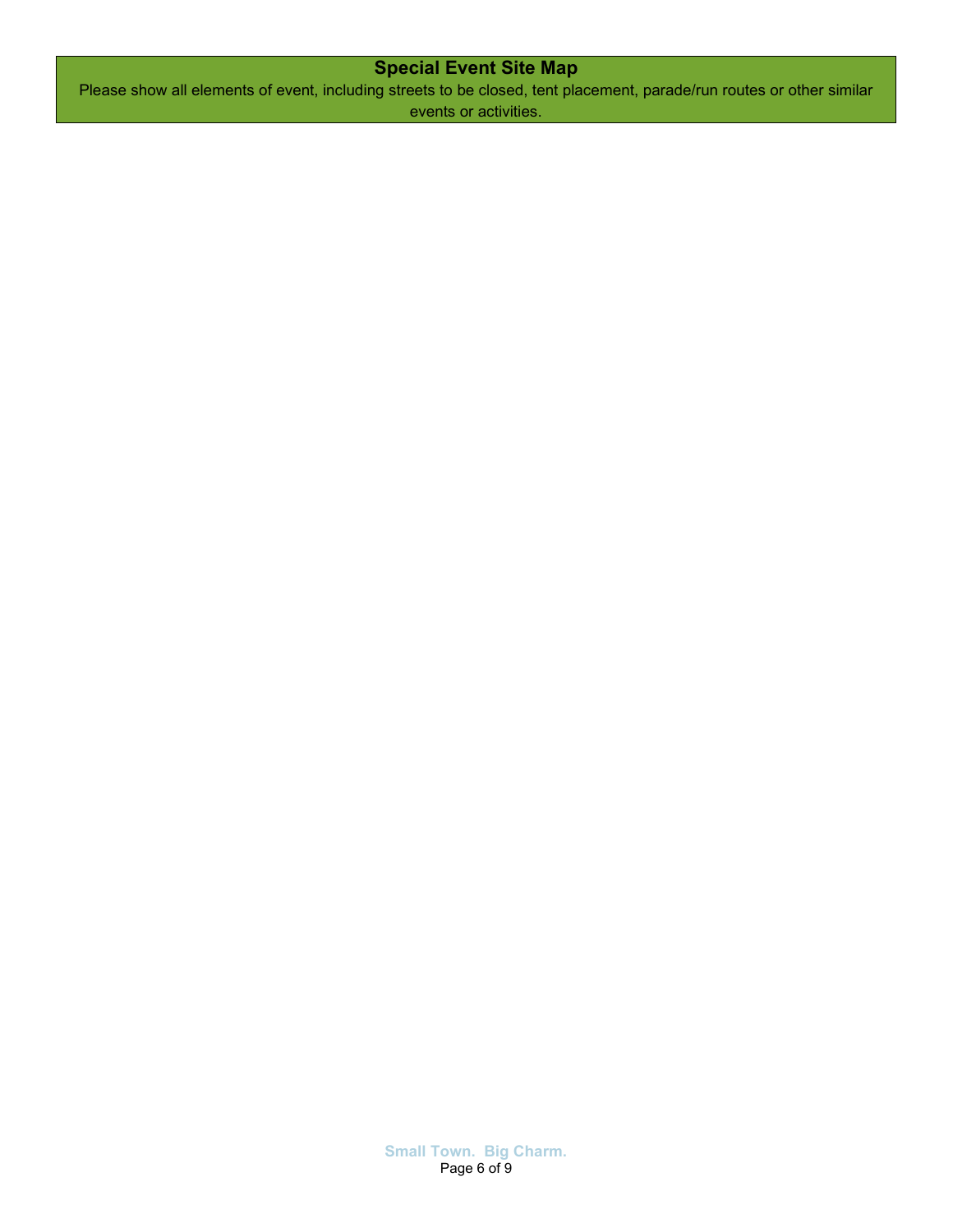## **Insurance Requirements and Affidavit of Event Coordinator**

I understand the event space is tentatively held when an application and all applicable deposits and application fees are received. Space is officially reserved when application is approved, and all additional required payments are received.

I understand that evidence of insurance is required 30 days prior to the event date. The Event Coordinator must provide a certificate of insurance which names the Town of Wendell as an additional insured for a minimum of one million in general liability insurance. Events that include alcohol will require an additional one million in liquor liability insurance and the policy will indemnify and hold harmless the Town of Wendell, its employees, and the Board of Commissioners.

I also understand that as the Event Coordinator, I (or my organization) am responsible for any accidents or damages to persons or property resulting from the issuance of this permit.

I certify that I have reviewed the Special Event Policy and that the information in this application is correct to the best of my knowledge. I understand that if the information is found to be incorrect or the event does not accurately represent what has been applied for that the Town of Wendell is authorized to amend the event, including closure of the event if warranted to protect the health, safety and welfare of the Town and its citizens and businesses. All programs and facilities of the Town of Wendell are open to all citizens regardless of race, sex, age, color, religion, national origin or limitation.

Name of the Event Coordinator

\_\_\_\_\_\_\_\_\_\_\_\_\_\_\_\_\_\_\_\_\_\_\_\_\_\_\_\_\_\_\_\_\_\_\_\_\_\_\_\_\_\_\_\_

\_\_\_\_\_\_\_\_\_\_\_\_\_\_\_\_\_\_\_\_\_\_\_\_\_\_\_\_\_\_\_\_\_\_\_\_\_\_\_\_\_\_\_\_

\_\_\_\_\_\_\_\_\_\_\_\_\_\_\_\_\_\_\_\_\_\_\_\_\_\_\_\_\_\_\_\_\_\_\_\_\_\_\_\_\_\_\_

Signature of the Event Coordinator

Date

| <b>Town of Wendell Staff Use Only</b> |                    |  |
|---------------------------------------|--------------------|--|
| Date application received:            | Received by:       |  |
| Fees Received by:                     | Amount of Payment: |  |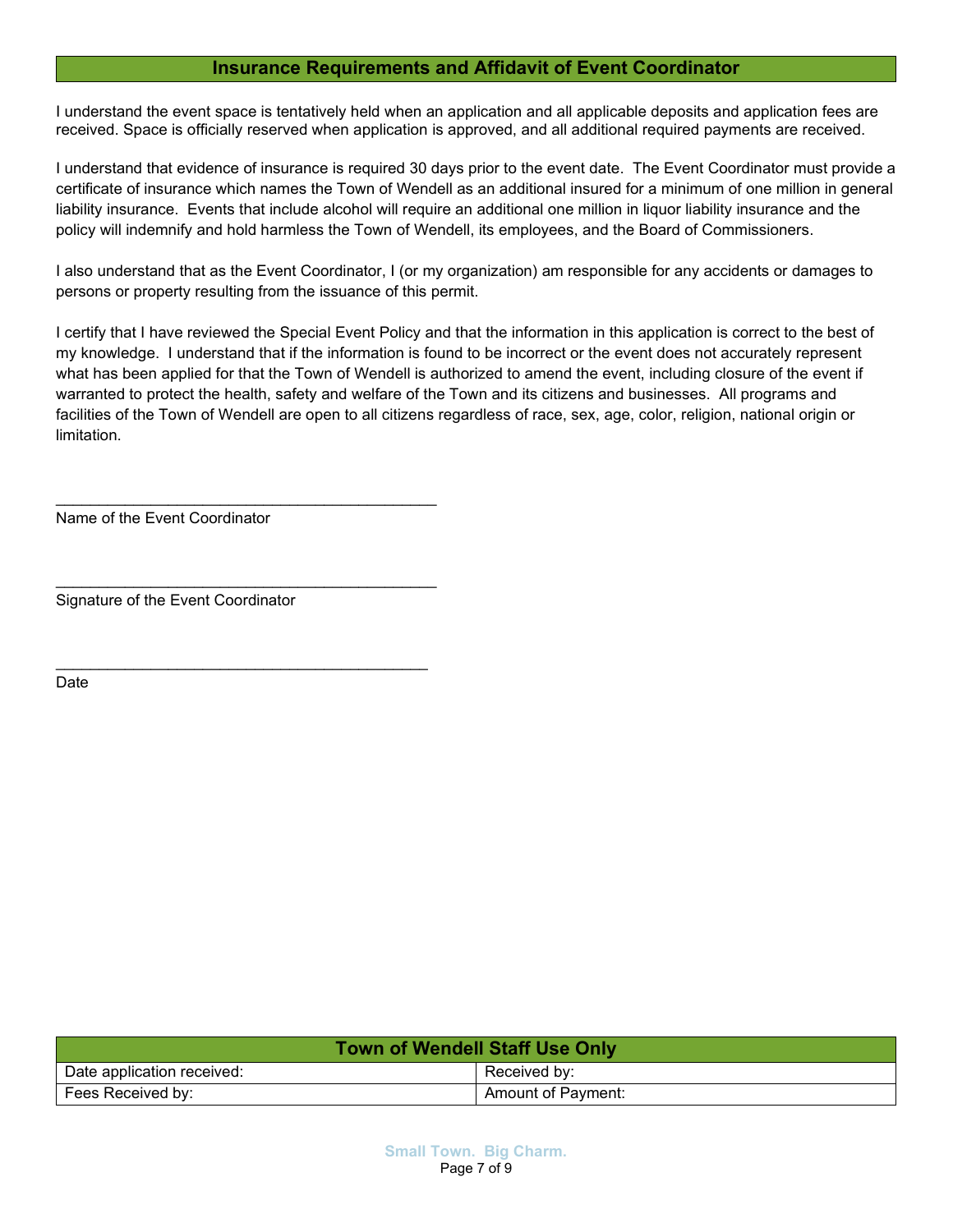# **Co-Sponsored Events Policy**

The Town of Wendell has acted as a co-sponsor for various Special Events. A significant amount of time and planning, in addition to financial resources, goes into these events. Through co-sponsorship, the Town may provide: staff support, logistical support, equipment usage, technical assistance and other in-kind support. While recognizing that these events add to the quality of life in the community, help to bring the community together, and foster economic growth, the Town also must be very careful in which events it chooses to co-sponsor. Staff time, availability of equipment, the nature of the event, and several other factors are taken into account on deciding whether or not to co-sponsor an event.

- A. **Criteria for Co-Sponsorship.** The following criteria are used when determining co-sponsored events:
	- 1. The requesting applicant must represent a non-profit organization as defined by state or federal tax law.
	- 2. Priority will be given to Wendell based groups/chapters/organizations.
	- 3. The proposed event is open to the general public.
	- 4. The proposed event has been planned to facilitate a positive impact on the community.
	- 5. Eligibility for co-sponsorship status is based on successful completion and submittal of application and agreements.
- B. **Conditions of Co-Sponsorship.** The Event Organizer should understand and agree to the following if requested:
	- 1. All requests for sponsorship or co-sponsorship must be approved by the Wendell Board of Commissioners.
	- 2. Applicant will provide to the Town a clear and detailed record of the event's requested needs from the Town at the time of application for co-sponsorship status.
	- 3. Once approved, applicant is permitted to use Town logo, using the guidelines in the Logo Use Policy (located at [www.townofwendell.com\)](http://www.townofwendell.com/).
	- 4. Group or organization must provide tangible benefit to the community.
	- 5. Group or organization's activities must be open to the general public.
	- 6. Group or organization must include the Town name and/or logo in **ALL PUBLICITY**, including print, video, television and radio, as an event co-sponsor.
	- 7. No activities/events may be held at under this policy which would result in monetary gain for an individual.
	- 8. NO ALCOHOLIC BEVERAGES will be allowed at any outdoor event, without prior approval and all necessary permits.
	- 9. Town resources may not be used to support partisan political events or activities during town sponsored or co-sponsored event.
	- 10. Group or organization must provide a one million dollar certificate of insurance which specifically lists the Town of Wendell as an additional insured. An additional one million dollars is required for events that serve alcohol.
	- 11. Group or organization must agree to provide information and/or perform such other duties as may be required by the Town of Wendell.
	- 12. Where applicable, the applicant shall provide at no cost, one booth space (or the equivalent thereof), at a mutually agreeable location at the event for the use by the Town of Wendell as determined by the Town. Any cost associated with this shall be borne by the applicant.
	- 13. Applicant will provide clear spoken recognition of the Town of Wendell and its contribution at any events or functions utilizing live entertainment or speakers. Any cost associated with this shall be borne by the applicant.

We, <u>the conditional conditional</u> (organization name) do hereby agree to the conditions outlined in the Co-Sponsored Events Policy, in order to be considered for sponsorship or co-sponsorship by the Town of Wendell.

\_\_\_\_\_\_\_\_\_\_\_\_\_\_\_\_\_\_\_\_\_\_\_\_\_\_\_\_\_\_\_\_\_\_\_\_\_\_\_\_\_\_\_\_\_\_\_\_ \_\_\_\_\_\_\_\_\_\_\_\_\_\_\_\_\_\_\_\_\_\_\_\_\_\_\_\_\_\_\_\_\_\_\_\_\_\_\_\_\_\_\_\_

\_\_\_\_\_\_\_\_\_\_\_\_\_\_\_\_\_\_\_\_\_\_\_\_\_\_\_\_\_\_\_\_\_\_\_\_\_\_\_\_\_\_\_\_\_\_\_\_ \_\_\_\_\_\_\_\_\_\_\_\_\_\_\_\_\_\_\_\_\_\_\_\_\_\_\_\_\_\_\_\_\_\_\_\_\_\_\_\_\_\_\_\_ Name of Event Coordinator **Name of Event Coordinator** Signature of Event Coordinator

Address Date

\_\_\_\_\_\_\_\_\_\_\_\_\_\_\_\_\_\_\_\_\_\_\_\_\_\_\_\_\_\_\_\_\_\_\_\_\_\_\_\_\_\_\_\_\_\_\_\_ \_\_\_\_\_\_\_\_\_\_\_\_\_\_\_\_\_\_\_\_\_\_\_\_\_\_\_\_\_\_\_\_\_\_\_\_\_\_\_\_\_\_\_\_ Phone Number **Email Address** 

| <b>Town of Wendell Staff Use Only</b> |                             |              |
|---------------------------------------|-----------------------------|--------------|
| Date application received:            |                             | Received by: |
|                                       | <b>Small Town Big Charm</b> |              |